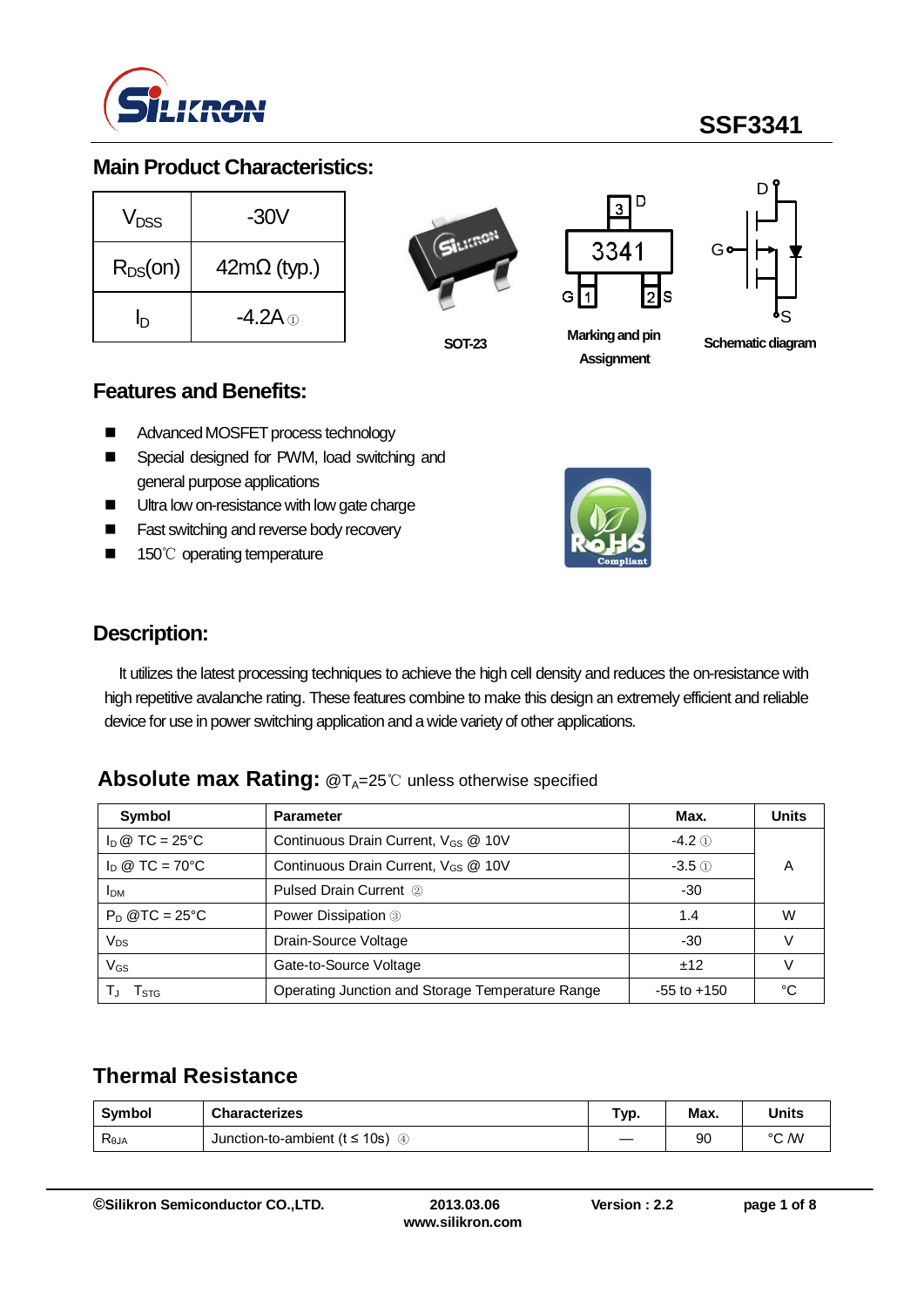

| Symbol                  | <b>Parameter</b>                     | Min.   | Typ.    | Max.   | <b>Units</b> | <b>Conditions</b>                      |
|-------------------------|--------------------------------------|--------|---------|--------|--------------|----------------------------------------|
| $V_{(BR)DSS}$           | Drain-to-Source breakdown voltage    | $-30$  |         |        | V            | $V_{GS} = 0V$ , $I_D = -250\mu A$      |
|                         |                                      |        | 42      | 50     |              | $V_{GS}$ =-10V, $I_D$ = -4.2A          |
| $R_{DS(on)}$            | Static Drain-to-Source on-resistance |        | 51      | 65     | $m\Omega$    | $V_{GS} = -4.5V I_D = -4A$             |
|                         |                                      |        | 72      | 120    |              | $V_{GS} = -2.5 V I_D = -1 A$           |
|                         | Gate threshold voltage               | $-0.7$ |         | $-1.3$ | $\vee$       | $V_{DS} = V_{GS}$ , $I_D = -250 \mu A$ |
| $V_{GS(th)}$            |                                      |        | $-0.68$ |        |              | $T_J = 125$ °C                         |
|                         |                                      |        |         | $-1$   |              | $V_{DS} = -24V, V_{GS} = 0V$           |
| <b>I</b> <sub>pss</sub> | Drain-to-Source leakage current      |        |         | -50    | μA           | $T_J = 125$ °C                         |
|                         | Gate-to-Source forward leakage       |        |         | 100    | nA           | $V_{GS} = 12V$                         |
| Igss                    |                                      |        |         | $-100$ |              | $V_{GS} = -12V$                        |
| $Q_{q}$                 | Total gate charge                    |        | 18      |        |              | $I_D = -4A$ ,                          |
| $Q_{gs}$                | Gate-to-Source charge                |        | 2.1     |        | nC           | $V_{DS} = -25V$ ,                      |
| $Q_{gd}$                | Gate-to-Drain("Miller") charge       |        | 2.7     |        |              | $V_{GS} = -10V$                        |
| $t_{d(on)}$             | Turn-on delay time                   |        | 7.5     |        |              |                                        |
| $t_{r}$                 | Rise time                            |        | 15      |        |              | $V_{GS}$ =-10V, $V_{DS}$ =-15V.        |
| $t_{d(off)}$            | Turn-Off delay time                  |        | 26      |        | ns           | $RGEN=3Ω$ ,                            |
| $t_{\rm f}$             | Fall time                            |        | 3.7     |        |              |                                        |
| $C_{iss}$               | Input capacitance                    |        | 712     |        |              | $V_{GS} = 0V$ ,                        |
| $C_{\rm oss}$           | Output capacitance                   |        | 82      |        | pF           | $V_{DS} = -15V,$                       |
| $C_{\text{rss}}$        | Reverse transfer capacitance         |        | 67      |        |              | $f = 1$ MHz                            |

# **Electrical Characterizes** @T<sub>A</sub>=25℃ unless otherwise specified

# **Source-Drain Ratings and Characteristics**

| Symbol                 | <b>Parameter</b>                 | Min. | Typ.    | Max.     | Units | <b>Conditions</b>   |
|------------------------|----------------------------------|------|---------|----------|-------|---------------------|
| Is                     | <b>Continuous Source Current</b> |      |         | $-4.2$ ① | A     | MOSFET symbol       |
|                        | (Body Diode)                     |      |         |          |       | showing<br>the      |
| <b>I</b> <sub>SM</sub> | <b>Pulsed Source Current</b>     |      |         | $-30$    | A     | integral reverse    |
|                        | (Body Diode)                     |      |         |          |       | p-n junction diode. |
| Vsd                    | Diode Forward Voltage            |      | $-0.78$ | $-1.0$   | V     | $IS=-1A, VGS=0V$    |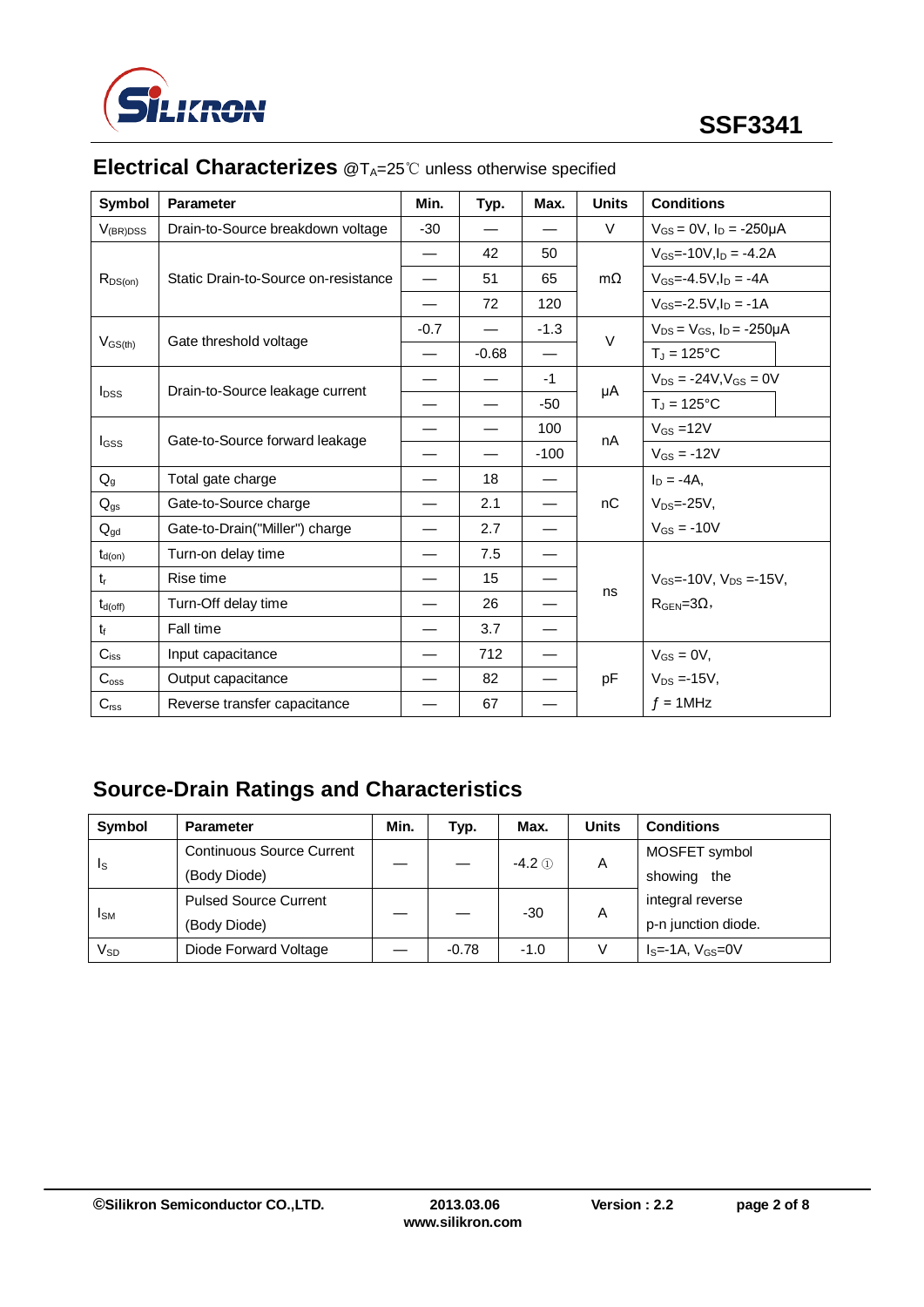

#### **Test circuits and Waveforms**



**Switching time test circuit:**

**Switch Waveforms:**



### **Notes:**

- ①Calculated continuous current based on maximum allowable junction temperature.
- ②Repetitive rating; pulse width limited by max. junction temperature.
- ③The power dissipation PD is based on max. junction temperature, using junction-to-case thermal resistance.
- ④The value of RθJA is measured with the device mounted on 1 in 2 FR-4 board with 2oz. Copper, in a still air environment with TA =25°C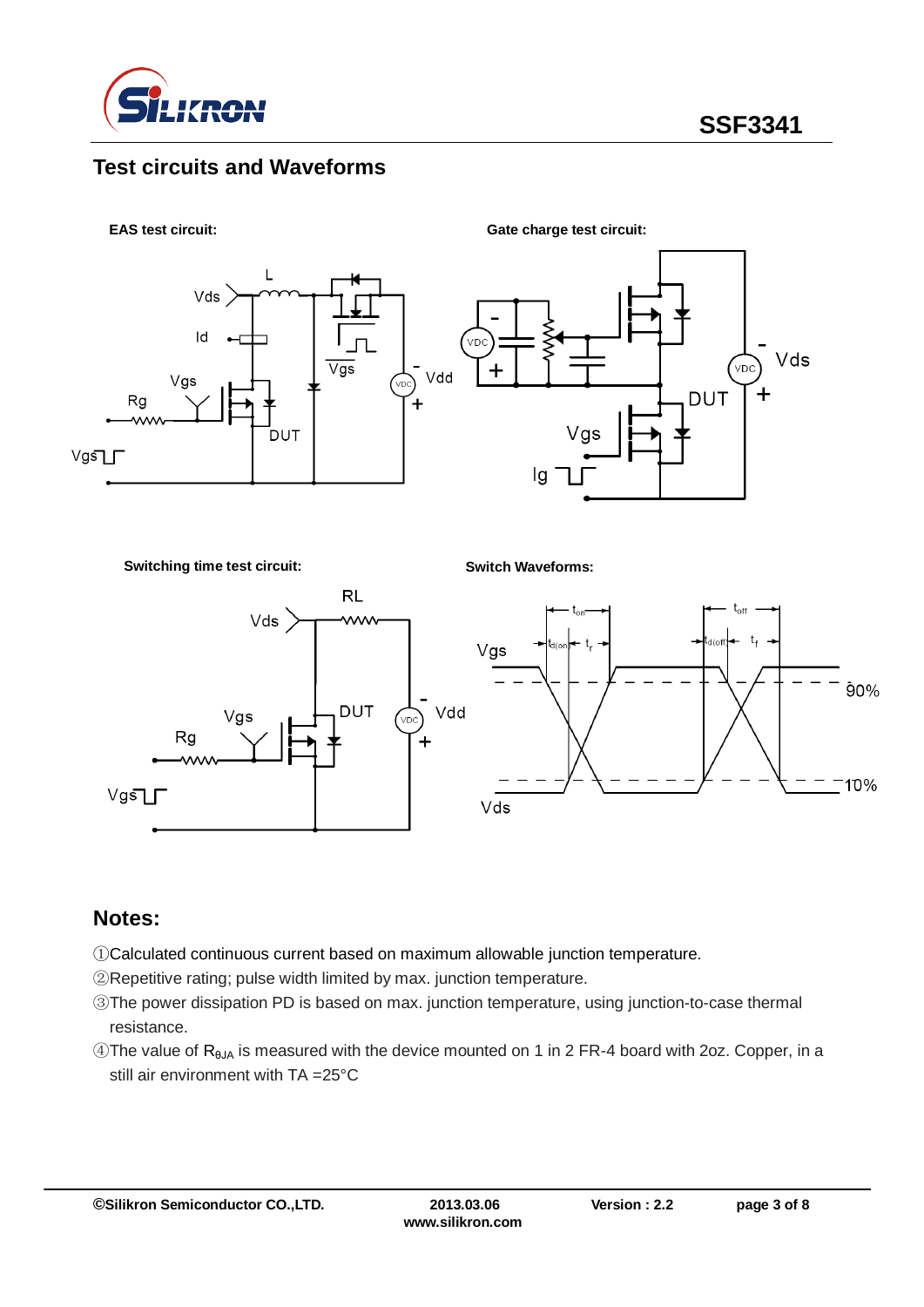

# **SSF3341**

## **Typical electrical and thermal characteristics**





**Figure 1: Typical Output Characteristics Figure 2. Gate to source cut-off voltage**



**Figure 3. Drain-to-Source Breakdown Voltage Vs. Case Temperature**



Drain-to-Source Breakdown Voltage (V)

 $-36.0$ 

 $-35.5$ 

 $-35.0$ 

 $-34.5$ 

 $-34.0$ 

 $-33.5$ 

 $-33.0$ 

 $-32.5$ 

 $\Omega$ 

 $\overline{20}$ 

 $V_{\rm (BRI)SS}$  $32.0$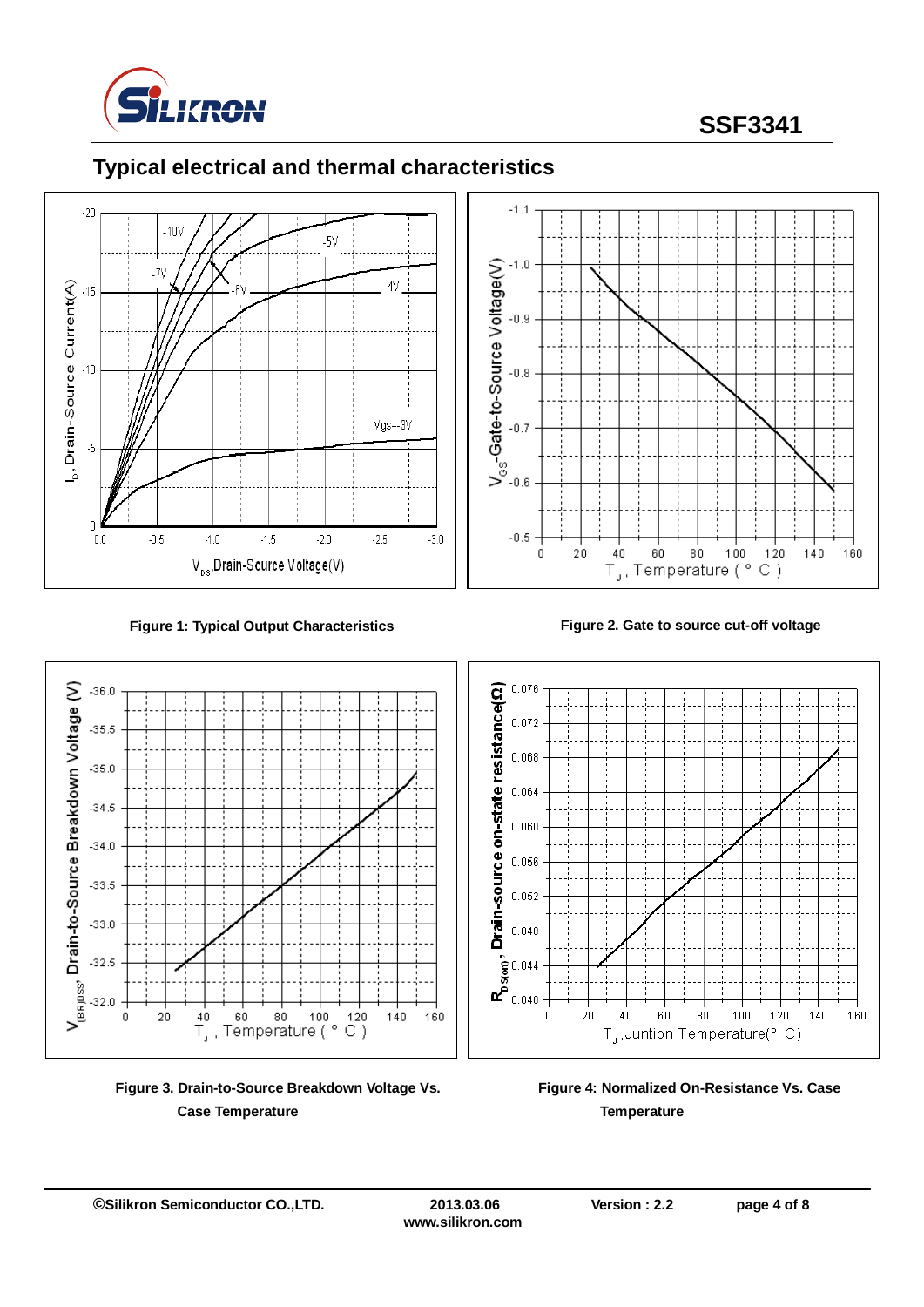

**SSF3341**



#### **Typical electrical and thermal characteristics**



 **Figure 6. Typical Capacitance Vs. Drain-to-Source Voltage**



**Figure7. Maximum Effective Transient Thermal Impedance Junction-to-Case**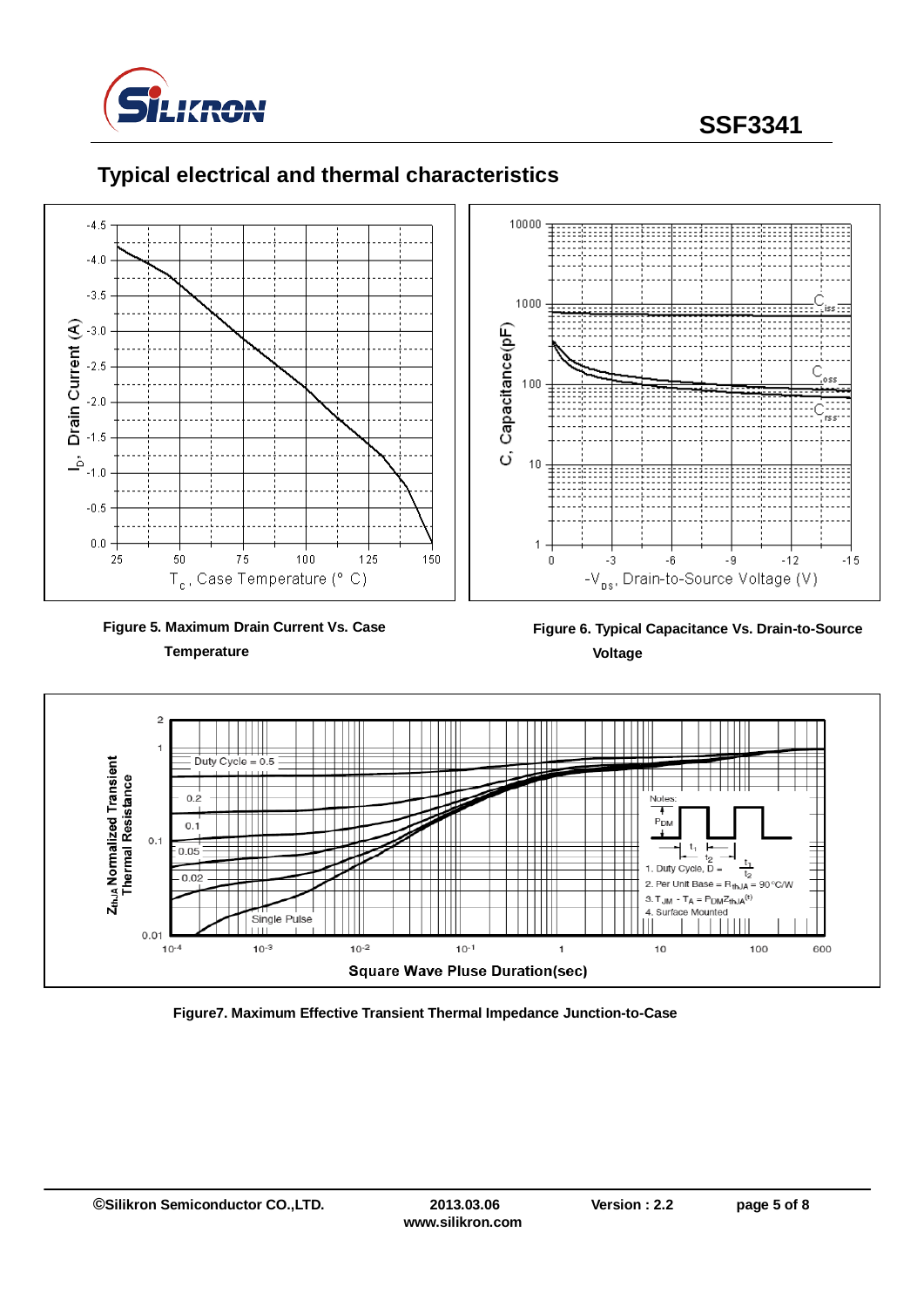

## **Mechanical Data**:

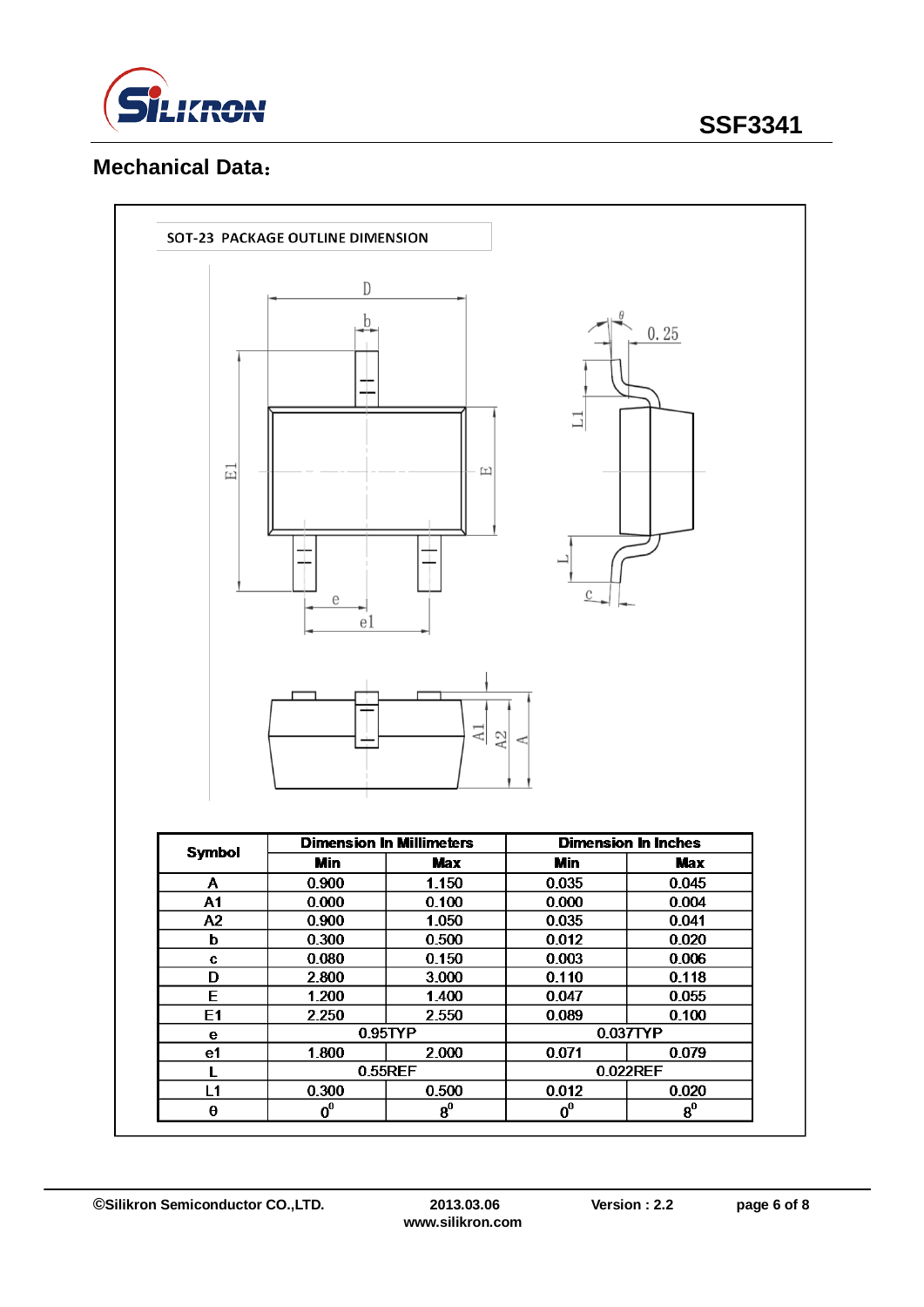

# **Ordering and Marking Information**

| <b>Device Marking: 3341</b> |                                    |  |
|-----------------------------|------------------------------------|--|
|                             | Package (Available)                |  |
|                             | <b>SOT-23</b>                      |  |
|                             | <b>Operating Temperature Range</b> |  |
|                             | $C: -55$ to 150 °C                 |  |
|                             |                                    |  |
|                             |                                    |  |

## **Devices per Unit**

| <b>Type</b>       | <b>Tape</b> | <b>Package   Units/   Tapes/Inner</b><br>Box | Units/Inner<br>Box | <b>Inner</b><br><b>Boxes/Carton   Box</b> | <b>Units/Carton</b> |
|-------------------|-------------|----------------------------------------------|--------------------|-------------------------------------------|---------------------|
|                   |             |                                              |                    | <b>Box</b>                                |                     |
| SOT <sub>23</sub> | 3000        | 10                                           | 30000              |                                           | 120000              |

### **Reliability Test Program**

| <b>Test Item</b>   | <b>Conditions</b>     | <b>Duration</b> | <b>Sample Size</b>  |
|--------------------|-----------------------|-----------------|---------------------|
| High               | Tj=125℃ to 150℃ @     | 168 hours       | 3 lots x 77 devices |
| <b>Temperature</b> | 80% of Max            | 500 hours       |                     |
| <b>Reverse</b>     | $V_{DSS}/V_{CES}/V_R$ | 1000 hours      |                     |
| Bias(HTRB)         |                       |                 |                     |
| High               | Tj=150℃ @ 100% of     | 168 hours       | 3 lots x 77 devices |
| <b>Temperature</b> | Max $V_{\text{GSS}}$  | 500 hours       |                     |
| Gate               |                       | 1000 hours      |                     |
| Bias(HTGB)         |                       |                 |                     |